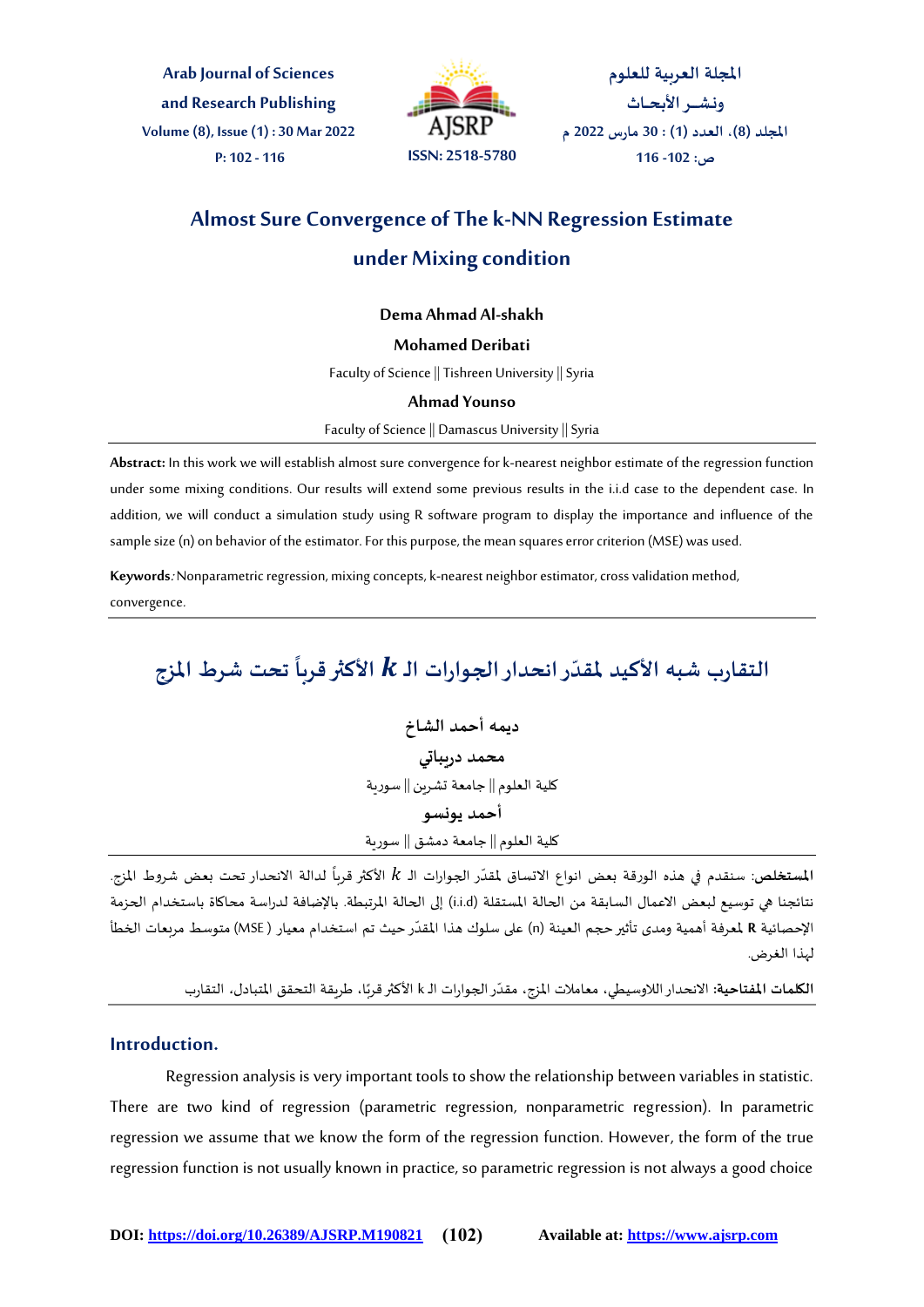to estimate the regression function. So, the nonparametric regression methods are better choice to estimate the unknown regression function where no assumptions about the form of the regression function.

One of the oldest nonparametric approaches to regression analysis and pattern recognition is the nearest neighbor estimation, Fix and Hodges (1951,1952) suggested the basic idea of these nonparametric estimation rules and formalized by Royall (1966). Under the i.i.d. assumption, many results about properties of k-NN regression have been studied for a long time, and we list some of works here. The MSE, the MISE and the asymptotic normality of the k-NN regression estimate with uniform weighting function was studied by Royall (1966). Later Mack (1981) extended this result for non-uniformly weighted k-NN regression estimate. He studied the bias and the asymptotic normality under the i.i.d assumption too. Stone (1977) present the convergence for various type of k-NN estimators, strong consistency are studied by Devroye(1981), he show the almost sure convergence to 0 for special case under the boundedness of y. Devroy(1982) obtained the strong consistency and the uniform convergence. Collomb(1980) obtained other types of convergence like convergence in probability, almost surly and almost completely of the regression function estimation.

A number of works such as Mack and Silverman(1982), Cheng(1984), Devroy(1978), Li and et al.(2011), Kudraszow and View(2013) give strong uniform convergence rates. Biau et al.(2010) give guarntees under  $L_2$  risk. Devroye et al.(1994) give consistency guarntees under the  $L_1$  risk. We will expand results to dependent processes for the k-NN regression estimate. Clearly, we will establish the almost sure convergence of such regression estimator for  $\beta - mixing$  processes.

# **STUDY PROBLEM:**

Nonparametric regression was widely studied in the independent case, but in real application, this is not always achieved. So we want to expand the study to the dependent case.

#### **OBJECTIVES:**

We aim in this paper to extend some results in the i.i.d case to the dependent case; clearly, we aim to study almost sure convergence for k-NN regression estimator under some mixing condition.

## **MATERIAL AND METHODS.**

#### **1. Nearest Neighbor Regression estimate:**

Let  $(X, Y)$  be a random vector defined on some probability space  $(\Omega, \mathcal{A}, P)$  and talking values in  $R^d\times R$ . The regression function of  $Y$  given  $X=x$  is defined by  $m(x)=$  $E(Y|X = x)$ .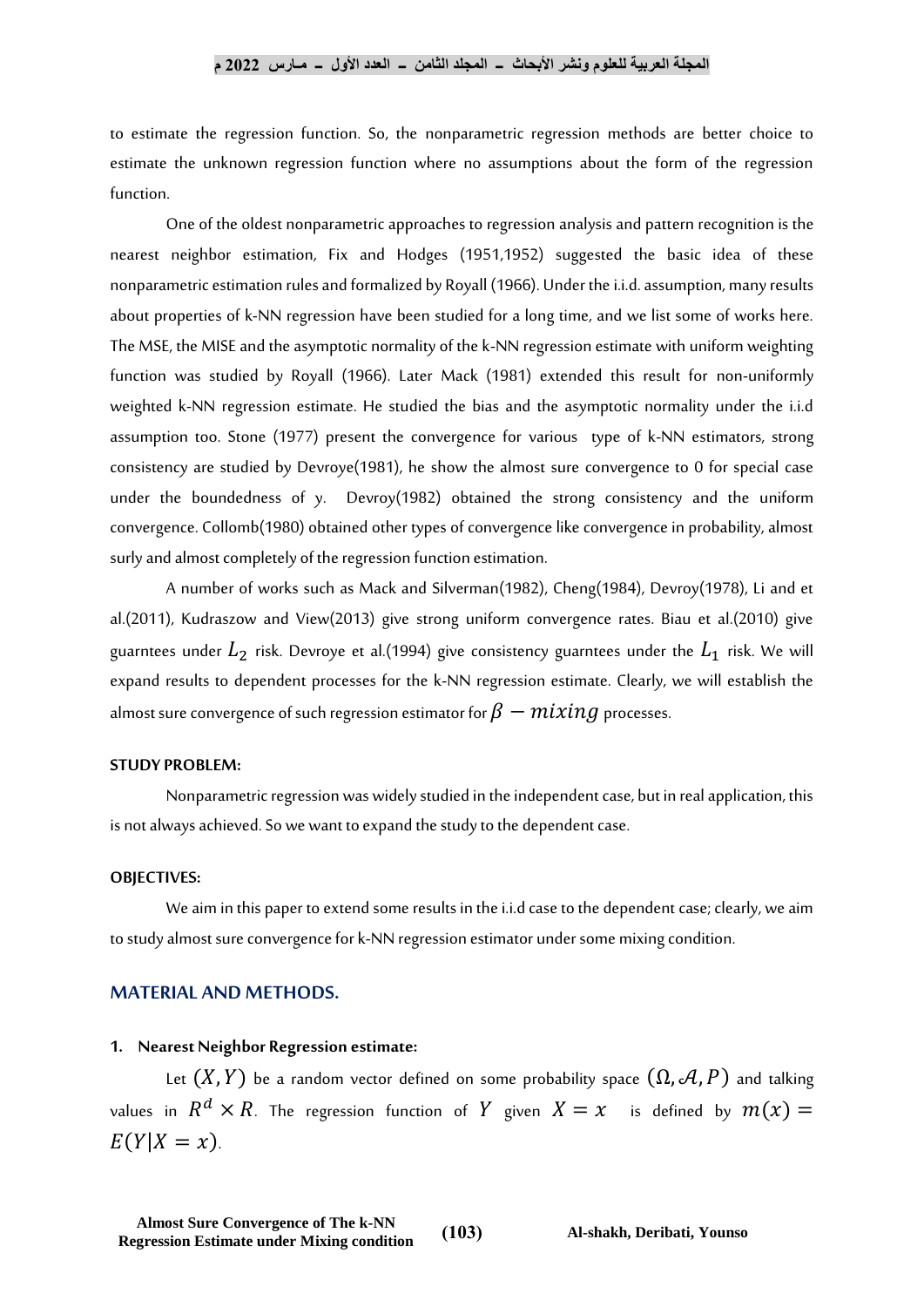Generally  $m(x)$  is unknown and one wants to estimate it using a set of copies of  $(X, Y)$ . Let  ${\mathcal D}_n = \{(X_1, Y_1), \dots, (X_n, Y_n)\}$  be a set of copies of $(X, Y)$ . Observe that  $(X_i, Y_i)$  has the same distribution of  $(X, Y)$ . Many ways of estimation are suggested in the literature. One of the most simple and popular is probably the k-nearest neighbor method.

For a fixed  $x$  in  $R^d$  our goal is to estimate the regression function  $m(x) = \,$  $E(Y|X=x)$  using the data  $\mathcal{D}_n$ . Equip the space  $R^d$  with the standard Euclidean norm, and then the k-nearest neighbors estimate (k-NN) of  $m(x)$  is given by

$$
m_n(x) = \sum_{i=1}^n W_{ni} Y_i
$$

with  $W_{ni} = W_{ni}(x; X_1, \dots, X_n) = 1/k$  if  $|X_i|$  is one of the k nearest neighbors of  $x$ among  $X_1, \ldots, X_n$  and  $W_{ni}$  is  $0$  otherwise. Hence,  $\sum_{i=1}^n W_{ni} = 1.$  $i=1$ 

We suppose that  $k = k(n)$  with

$$
k \to \infty \text{ as } n \to \infty \tag{1.1}
$$

and

$$
k/n \to 0 \text{ as } n \to \infty \tag{1.2}
$$

Observe that assumptions (1.1) and (1.2) are classical to establish different kinds of consistency for the regression and density function by the k-nearest neighbor in the i.i.d case (see for example Bosq and Lecoutre(1987)).

## **2. Mixing conditions.**

We first introduce some notations. A sequence  $(Z_i, i \geq 1)$  is said to be  $\alpha-mixing$  (or strongly mixing) if

$$
\alpha(n) = \sup_{l \ge 1} \sup_{A \in \mathcal{F}_1^l, B \in \mathcal{F}_{n+l}^{\infty}} |P(B \cap A) - P(A)P(B)| \to 0 \text{ as } n \to \infty
$$

Where  ${\cal F}^l_1, {\cal F}^\infty_{l+n}$  the sup  $\sigma$  —algebra generated by  $(Z_i, i=1,..,l)$  and  $(Z_i, i=l+1)$  $n, \ldots$ ) respectively. The  $\alpha - mixing$  coefficient is one of the most general mixing coefficient (for further details about mixing see Bradely(2005),Rio(2017) and Bosq(2012) ).

It is often used to obtain asymptotic results for some estimators in nonparametric functional estimation. We suppose that

$$
\alpha(n) = O(n^{-\rho}) \quad \text{for } \rho > 0. \tag{2.1}
$$

This means that  $\,\alpha(n)$  tends to 0 at polynomial rate. The sequence  $(Z_i, i \geq 1)$  is said to be  $\beta$  – mixing if

$$
\beta(n) = \sup_{l \ge 1} E(\sup_{A \in \mathcal{F}_1^l} |P(A) - P(A|\mathcal{F}_{n+l}^{\infty})|) \to 0 \text{ as } n \to \infty
$$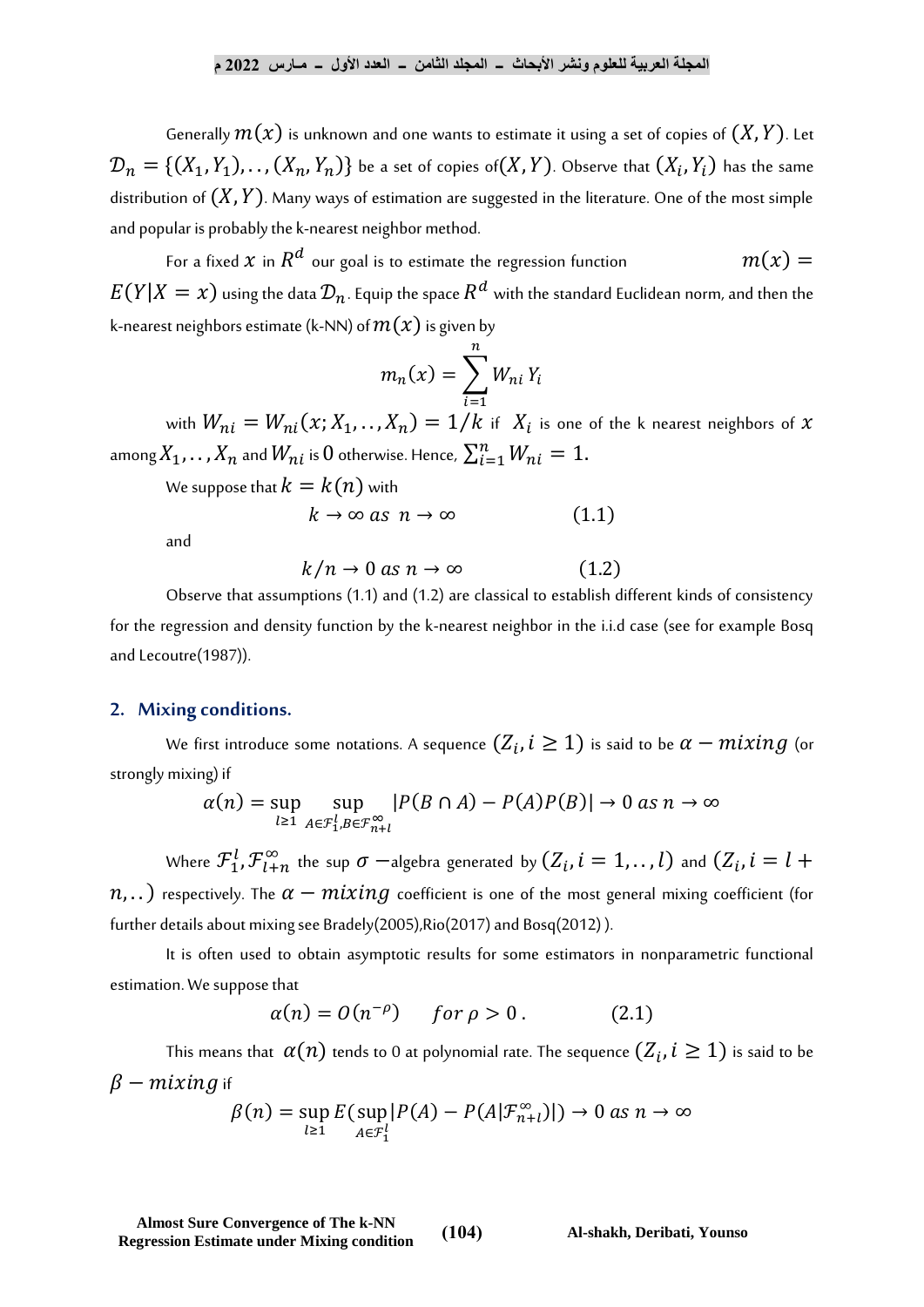One can verify that  $2\alpha(n) \leq \beta(n)$  which means that any  $\beta - mixing$  sequence is  $\alpha - mixing$ . We suppose that

$$
\beta(n) = O(n^{-\rho}) \quad \text{for } \rho > 0. \tag{2.2}
$$

### **3. Preliminary Definitions and lemmas:**

**Definition 1:** Absolutely continuous measure: A measure  $\mu$  is absolutely continuous with respect to another measure  $\lambda$  if  $\lambda(A) = 0$  implies that  $\mu(A) = 0$  if a measure said to be absolutely continuous, this means absolutely continuous with respect to Lebsegues measure.

**Definition 2:** Consistency: One of important properties of good estimator, where we say that an estimator  $\widehat{\theta_n}$  is consistent estimator of  $\theta$  if

$$
\lim_{n\to\infty} P(|\widehat{\theta_n} - \theta| < \varepsilon) = 1
$$

i.e. the  $\widehat{\theta_n}$  is consistency if, that converge to the true value of parameter being estimated as sample size increases.

The following lemmas will be used to establish the consistency results in this paper.

**Lemma 3.1**: Let  $Z_1$  and  $Z_2$  two  $R$   $\neg$  valued bounded variables. Then

 $|cov(Z_1, Z_2)| \leq 4 ||Z_1||_{\infty} ||Z_2||_{\infty} \alpha(\sigma(Z_1), \sigma(Z_1))$ 

Where  $\|\cdot\|_{\infty}$  denotes the supermom norm and  $\sigma(Z_i)$  denotes the  $\sigma-algebra$  generated by  $Z_i$  for  $i = 1,2$ . For the proof of lemma 3.1 we can refer to Rio(2000).

We refer the reader to Berbee(1979)for the proof of lemma (3.2):

**Lemma 3.2:** [Berbee's lemma]. Let  $Z$ ,  $W$  be tow random variables defined up on a probability space  $(\Omega,\mathcal F,\mathbb P)$  taking their values in  $R^d$ , and let  $\mathcal A=\sigma(Z), \mathcal B=\sigma(W).$  Then there exists  $Z^*$ random variable independent as  $Z$  and has the same distribution of  $\ W$  and satisfies  $\mathbb{P}(Z\neq Z^*)=$  $\beta(\mathcal{A}, \mathcal{B})$ .

Denote  $S_{\chi, r}$  the closed ball centered at  $x \in R^d$  with radius  $r > 0.$ 

**Lemma 3.3:** Let  $\mu$  be an absolutely continuous probability measure on  $R^d$  . let

$$
B_a(\acute{x}) = {\acute{x}}: \mu(S_{x,||x-\acute{x}||}) \leq a.
$$

Then, for all  $\acute{x} \in R^d,$ 

$$
\mu\big(B_a(\acute{x})\big)\leq \gamma_d a.
$$

with  $\gamma_d$  denotes the minimal numbers of cones centered at the origin of angle  $\pi/6$  that cover  $R^{\textstyle d}$  . depends on the dimension d only.

We refer the reader to Devroye and Györfe (1985) for the proof of Lemma 4.3 .

**Lemma 3.4:** [McDiarmid]. Let  $X_1, \ldots, X_n$  independent random variables taking values in a set  $A$ , and assume that  $f\colon\! A^n\rightarrow R$  satisfies

$$
\sup_{x_1, \dots, x_n} |f(x_1, \dots, x_n) - f(x_1, \dots, x_{i-1}, \dot{x}_i, x_{i+1}, \dots, x_n)| \le c_i \quad 1 \le i \le n.
$$
  

$$
\lim_{x_1, \dots, x_n \in A} |f(x_1, \dots, x_n) - f(x_1, \dots, x_{i-1}, \dot{x}_i, x_{i+1}, \dots, x_n)| \le c_i \quad 1 \le i \le n.
$$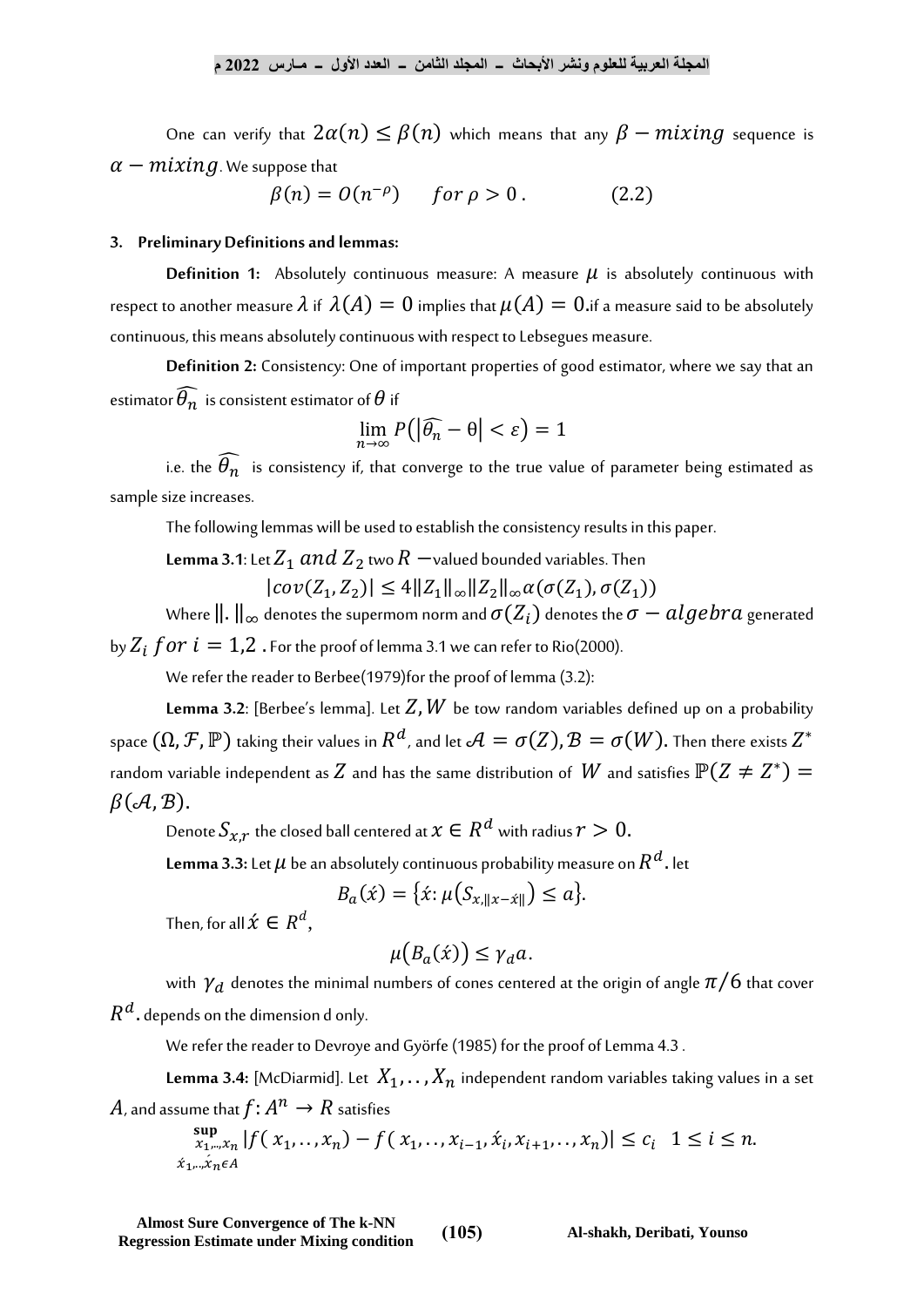for some  $c_1, \ldots, c_2 > 0$ 

Then  $\forall t > 0$ .

$$
\mathbf{P}\{|f(X_1,\ldots,X_n) - Ef(X_1,\ldots,X_n)| > t\} \le \exp\left(\frac{-2t^2}{\sum_{i=1}^n c_i^2}\right)
$$

We refer the reader to McDiarmid (1989) for the proof of this Lemma.

# **4. Main results.**

Denote  $J_n = \int_{R} d|m_n(x) - m(x)| \mu(dx)$ 

In this section we state the main result on the  $k$ -NN regression estimate for dependent sequence. The result established in the following theorem providing the almost sure convergence of the  $k$ -NN regression estimate for every distribution of  $(X, Y)$  with bounded Y such that  $|Y| < M < \infty$  for some  $M > 0$  when X has a density f. i.e. we want to prove that  $J_n \to 0$  as  $n \to \infty$ .

The above consistency result is previously investigated by Devroy et al. (1994) in the i.i.d case. The extension problem of this result to the dependent case has not been yet treated.

**Theorem:** Suppose that  $\mathcal{D}_n$  are observations of strictly stationary  $\beta - mixing$  sequence such that (2.2) with  $\rho > 1$ . Suppose in addition that (1.1) and (1.2) are satisfied, and

$$
\frac{k}{\sqrt{n}} \to \infty \text{ as } n \to \infty \tag{4.1}
$$

and that there exists an integer  $q = q(n)$  with  $1 \leq q \leq n/2$  such that  $n \to \infty$ 

$$
\frac{n}{q \log(n)} \to \infty \tag{4.2}
$$

and

$$
\sum k^{-1} n \beta(q) < \infty \tag{4.3}
$$

Then,

$$
(J_n \rightarrow 0 \text{ as } n \rightarrow \infty)
$$
 with probability one.

Whereas the condition (4.1) is weaker than that of (Bosq and Lecoutre (1987), Theorem (11.3)) in i.i.d case.

Observe that if  $\beta(n) = O(n^{-\rho})$  then  $\alpha(n) = O(n^{-\rho})$  since  $2\alpha(n) \leq \beta(n)$  with polynomial rate.

The strict stationary is a concept which is stronger than the identical distribution. This condition is needed to establish the strong consistency.

## **5. Proof:**

In order to prove the theorem, we re-write  $m_n(x)$  as follows: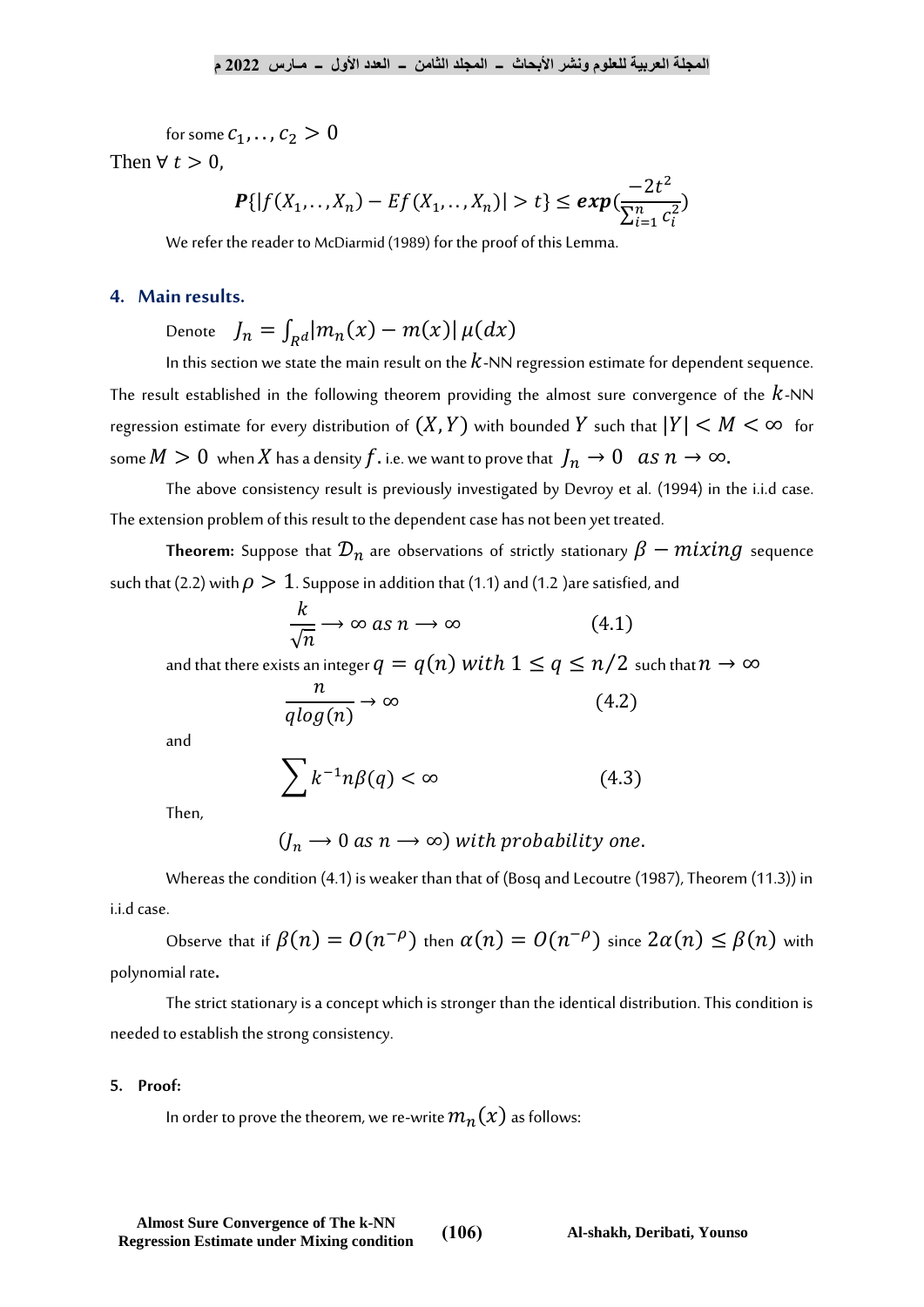$$
m_n(x) = \frac{1}{k} \sum_{i=1}^{k} Y_{(i)}
$$

Where

$$
\big(X_{(1)},Y_{(1)}\big),\dots, \big(X_{(n)},Y_{(n)}\big)
$$

is reordering of the data according to increasing values of  $||x - X_{(i)}||$ (ties are broken by comparing indices). Where  $\|.\|$  the Euclidian norm on  $R^d$  .For fixed  $\in R^d$  ,  $\|x\| = (x \acute{x})^{1/2}$ . Denote  $\hat{m}_n(x) = \frac{1}{k}$  $\frac{1}{k} \sum Y_i I_{\{X_i \in S_{(x,r_n)}\}}$  where  $r_n = r_n(x)$  satisfies that

$$
\mu(S_{(x,r_n)}) = \frac{k}{n} \tag{5.1}
$$

The existence of  $r_n(x)$  is ensured since X has a density f.

Proof of theorem: For the integer  $q$  defined in theorem we can write  $n = 2pq + s$  with  $p$  and  $s$  are two integers such that  $< p \leq \frac{n}{2}$  $\frac{n}{2}$  and  $0 \leq s < q$  . Without loss of generality, we suppose that  $s = 0$ .

Let 
$$
\mathbf{Z}_i = (X_i, Y_i)
$$
;  $i = 1, \ldots, n$  and define the following vectors:\n $A_1 = (Z_1, \ldots, Z_q)$ \n $B_1 = (Z_{q+1}, \ldots, Z_{2q})$ \n $A_2 = (Z_{2q+1}, \ldots, Z_{3q})$ \n $B_2 = (Z_{3q+1}, \ldots, Z_{4q})$ \n $\vdots$ \n $A_p = (Z_{2(p-1)q}, \ldots, Z_{(2p-1)q})$ \n $B_p = (Z_{(2p-1)q+1}, \ldots, Z_{2pq})$ \nLet's define for  $l = 1, \ldots, p$  a family of subsets in  $\{1, \ldots, n\}$  as follows:\n $S_l = \{i : 2(l-1)q + 1 \leq i \leq (2l-1)q\}$ \n $S_l = \{i : (2l-1)q + 1 \leq i \leq 2lq\}$ \nObserve that, for example, if  $l = 1, S_l = \{1, \ldots, q\}$  and  $S_1 = \{q + 1, \ldots, 2q\}$ .\n\nSo,  $A_1 = (Z_i, i \in S_l)$  and  $B_1 = (Z_i, i \in \tilde{S}_1)$ \n\nFurthermore, we have  $|i - j| \geq q$  for any  $i \in S_l(i \in \tilde{S}_l)$  and  $j \in S_l(j \in \tilde{S}_l)$  with  $\neq l$ .

Denote:

≠

$$
A_0 = (Z^*_{1}, \dots, Z^*_{q}) = A_0^*
$$
, 
$$
B_0 = (Z^*_{q+1}, \dots, Z^*_{2q}) = B_0^*
$$
  
Using Berbee's lemma we generate  $A_1^*, A_2^*, \dots, A_p^*$  sequence of independent vectors:

$$
A_1^* = (Z^*_{1}, \dots, Z^*_{q}), A_2^* = (Z^*_{2q+1}, \dots, Z^*_{3q}), \dots, A_p^* = (Z^*_{2q+1}, \dots, Z^*_{3q})
$$

Whereas  $A_1, A_1^*$  have the same probability distribution, and  $A_1^*$  is independent of  $A_0$  with  $\mathbb{P}(A_1 \neq A_1^*) \leq \beta_q$  (by Berbee's lemma), also the tow vectors  $A_2, A_2^*$  have the same probability distribution, and  $A_2^*$  is independent of  $A_1^*,A_1,A_0$ , with  $\mathbb{P}(A_2^*\neq A_2)\leq\beta_q$ . Thus, by the same argument on the reminder elements, we finally get that  $A_p^*,A_p$  have the same probability distribution and that  $A_p^*$  is independent of  $A_0, \dots$  ,  $A_p$  ,  $A_1^*, \dots$  ,  $A_{p-1}^*$  , with  $\mathbb{P}(A_p^*\neq A_p)\leq \beta_q$  . In the same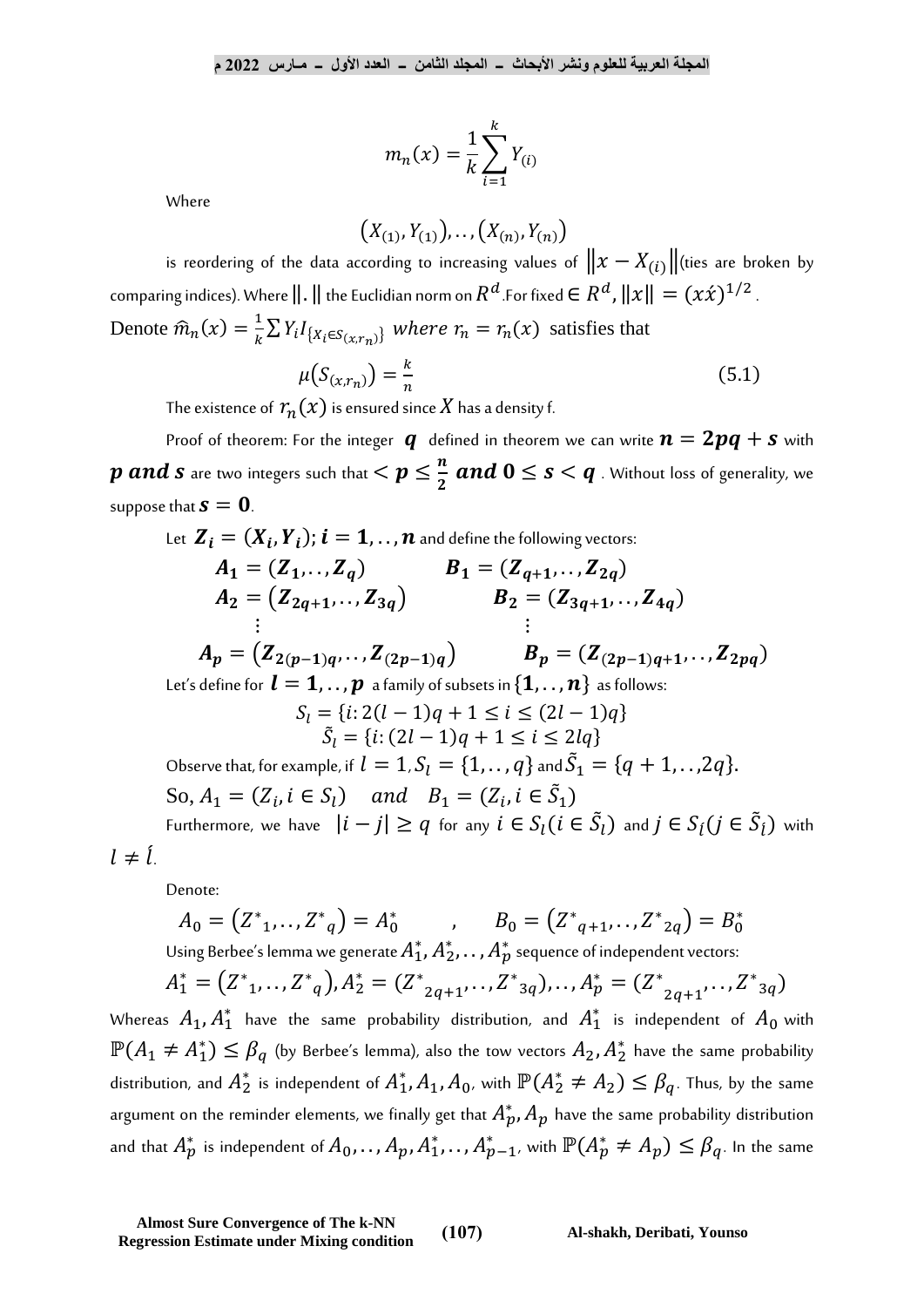way we generate a sequence of independent vectors  $B_1^*, \ldots, B_p^*$  from the sequence  $B_1, \ldots, B_p$  by using berbee's lemma whereas  $\mathbb{P}(B_l^* \neq B_l) \leq \beta_q \quad \forall \ l = 1, ..., p.$ 

Observe that the vectors  $A_1^*,\ldots,A_p^*$  are independent; and  $B_1^*,\ldots,B_p^*$  are also independent. It is easy to see that

$$
\mathbb{P}(Z_i^* \neq Z_i) \leq \beta_q \qquad \forall \ i = 1, ..., n.
$$

Or

$$
\mathbb{P}((X_i^*,Y_i^*)\neq (X_i,Y_i))\leq \beta_q \qquad \forall \ i=1,\ldots,n.
$$

But, clearly, we have:

$$
\int_{R^d} |m_n(x) - m(x)| \mu(dx)
$$
\n
$$
\leq \int_{R^d} |m_n(x) - E\hat{m}_n(x)| (dx) + \int_{R^d} |E\hat{m}_n(x) - m(x)| (dx) \qquad (5.2)
$$

The second term on the right-hand side  $\int_{R^d}\!(m(x)-E \widehat{m}_n(x)|\mu(dx)$  deterministic "bias" type term, whose integral will be shown to converge to zero. According to  $(5.1)$ , the condition  $(1.1)$ implies that  $r_n(x) \to 0$ . Note that using (5.1)

$$
E\hat{m}_n(x) = \frac{n}{k} E\left( YI_{(X \in S_{(x,r_n)})} \right)
$$
  
\n
$$
= \frac{n}{k} E\left( E\left( YI_{(x \in S_{(x,r_n)})} | X \right) \right)
$$
  
\n
$$
= \frac{n}{k} E\left( I_{(x \in S_{(x,r_n)})} E(Y | X) \right)
$$
  
\n
$$
= \frac{n}{k} \int_{S_{(x,r_n)}} E(Y | X = \hat{x}) \mu(d\hat{x})
$$
  
\n
$$
= \frac{1}{\mu(S_{(x,r_n)})} \int_{S_{(x,r_n)}} E(Y | X = \hat{x}) \mu(d\hat{x})
$$

So, by lebesgue's density theorem [see Wheeden and Zygmund(1977)], yields

$$
E\widehat{m}_n(x) = \frac{1}{\mu(S_{(x,r_n)})} \int_{S_{(x,r_n)}} E(Y|X = \acute{x}) \mu(d\acute{x}) \rightarrow E(Y|X = x) = m(x).
$$

Since  $Y$  is bounded, dominated convergence theorem implies that:

$$
\int_{R^d} |m(x) - E\widehat{m}_n(x)| \mu(dx) \to 0 \tag{5.3}
$$

Let's move to the first term in the right- hand side of (5.2). We have:

$$
\int_{R^d} |m_n(x) - E\widehat{m}_n(x)| \mu(dx) \le
$$

$$
\int_{R} d\hat{m}_n(x) - E\hat{m}_n(x)|\mu(dx) + \int_{R} d\hat{m}_n(x) - \hat{m}_n(x)|\mu(dx)
$$
\n(5.4)

Let us deal with each term in the right-hand side of (5.4). For the first term, we have

**Almost Sure Convergence of The k-NN Regression Estimate under Mixing condition** (108) Al-shakh, Deribati, Younso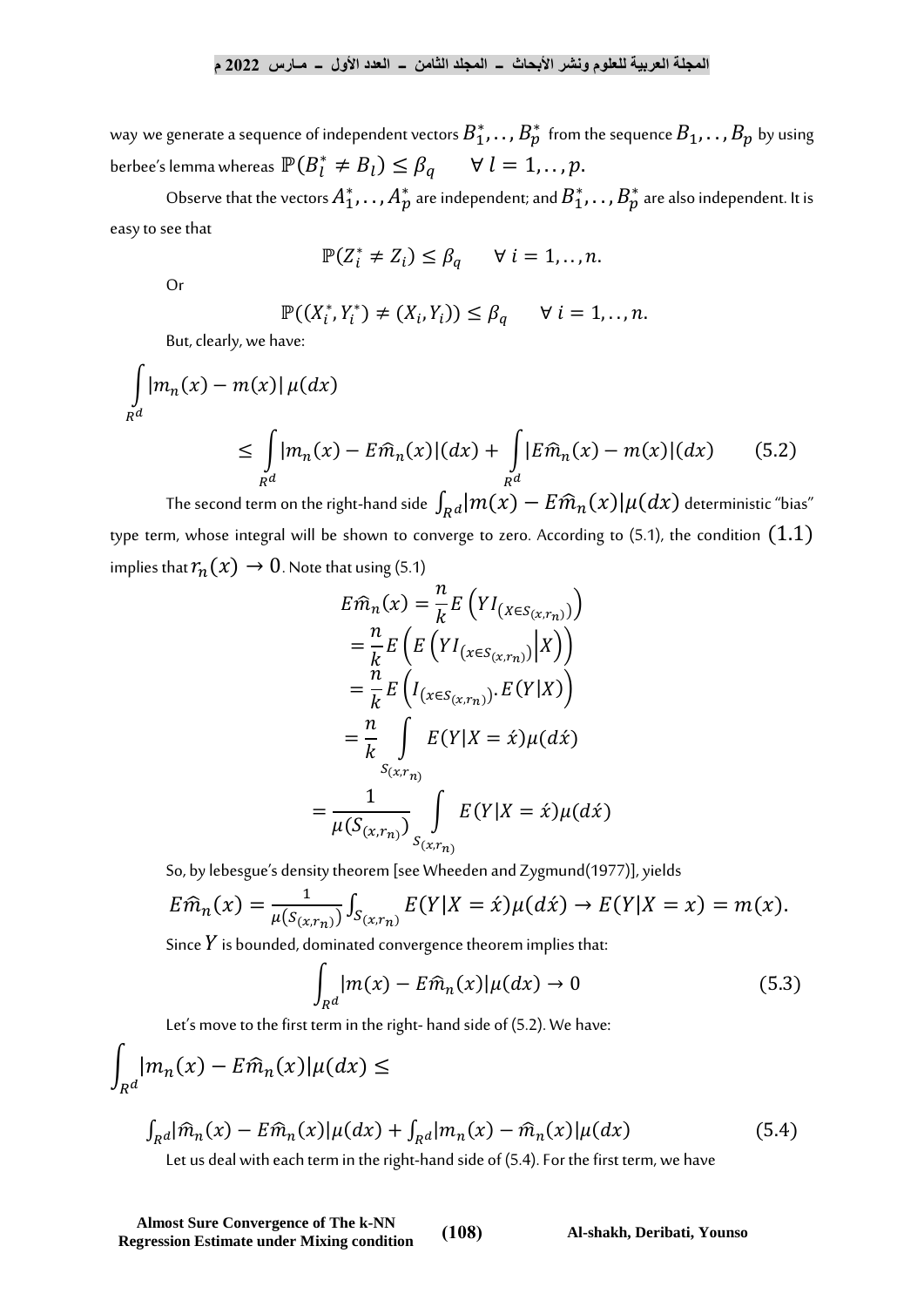$$
P\left(\int_{R^d} |\widehat{m}_n(x) - E\widehat{m}_n(x)|\mu(dx) > \frac{\varepsilon}{2}\right) \le
$$
  
\n
$$
P\left(\left|\int_{R^d} |\widehat{m}_n(x) - E\widehat{m}_n(x)|\mu(dx) - \int_{R^d} |\widehat{m}^*_{n}(x) - E\widehat{m}^*_{n}(x)|\mu(dx)\right| > \frac{\varepsilon}{4}\right)
$$
  
\n
$$
+P\left(\int_{R^d} |\widehat{m}^*_{n}(x) - E\widehat{m}^*_{n}(x)|\mu(dx) > \frac{\varepsilon}{4}\right) := I + II.
$$
  
\nWhere  $\widehat{m}^*_{n}(x) = \frac{1}{k} \sum Y_i^* I_{\{X^*_{i} \in S_{(x,r_{n})}\}}.$ \n(5.5)

For the term (I), for n large enough and by using Markov's inequality, we have:

$$
I = P\left(\left|\int_{R^d} |\widehat{m}_n(x) - E\widehat{m}_n(x)|\mu(dx) - \int_{R^d} |\widehat{m}^*_n(x) - E\widehat{m}^*_n(x)|\mu(dx)\right| > \frac{\varepsilon}{4}\right)
$$
  

$$
I \le \frac{E|\int_{R^d} |\widehat{m}_n(x) - E\widehat{m}_n(x)|\mu(dx) - \int_{R^d} |\widehat{m}^*_n(x) - E\widehat{m}^*_n(x)|\mu(dx)|}{\varepsilon/4}
$$
  

$$
\le 4\varepsilon^{-1}E\int_{R^d} |\widehat{m}_n(x) - E\widehat{m}_n(x)| - |\widehat{m}^*_n(x) - E\widehat{m}^*_n(x)||\mu(dx)
$$

According to the Fubini's theorem, we get

$$
I \leq 4\varepsilon^{-1} \int_{R^d} E |\hat{m}_n(x) - \hat{m}^*_n(x) + E \hat{m}^*_n(x) - E \hat{m}_n(x)| \mu(dx)
$$
  
\n
$$
I \leq 4\varepsilon^{-1} \int_{R^d} (E |\hat{m}_n(x) - \hat{m}^*_n(x)| + E |\hat{m}_n(x) - \hat{m}^*_n(x)|) \mu(dx)
$$
  
\n
$$
I \leq 8\varepsilon^{-1} \int_{R^d} (E |\hat{m}_n(x) - \hat{m}^*_n(x)|) \mu(dx)
$$
  
\n
$$
I \leq 8\varepsilon^{-1} \int_{R^d} \left( E \left| \frac{1}{k} \sum_{i=1}^n Y_i I_{\{X_i \in S_{(x,r_n)\}} - \frac{1}{k} \sum_{i=1}^n Y_i^* I_{\{X_i^* \in S_{(x,r_n)\}} \right| \right) \mu(dx)
$$
  
\n
$$
I \leq \frac{8\varepsilon^{-1}}{k} E \int_{R^d} \sum_{i=1}^n \left| Y_i I_{\{X_i \in S_{(x,r_n)\}} - Y_i^* I_{\{X_i^* \in S_{(x,r_n)\}} \right|} \mu(dx)
$$

Note that if  $(X_i^*, Y_i^*) = (X_i, Y_i)$ , then  $I = 0$ . Generally,

$$
I \leq \frac{8\varepsilon^{-1}}{k} E\left(\sum_{i=1}^{n} \int_{R^d} \left( \left| Y_i I_{\{X_i \in S_{(x,r_n)}\}} - Y_i^* I_{\{X_i^* \in S_{(x,r_n)}\}} \right| \right) \mu(dx) . I_{\{(X_i^*, Y_i^*) \neq (X_i, Y_i)\}} \right)
$$
  

$$
I \leq \frac{16M\varepsilon^{-1}}{k} \sum_{i=1}^{n} P((X_i^*, Y_i^*) \neq (X_i, Y_i))
$$

By the definition of  $\{(X_1^*,Y_1^*),\dots,(X_n^*,Y_n^*)\}$  and by assumption, we have

$$
I \le \frac{16M\varepsilon^{-1}}{k} \sum_{i=1}^{n} \beta_q = \frac{16M\varepsilon^{-1}n}{k} \beta_q
$$

By the assumption on k and the Borel- Cantelli lemma, we get

$$
I \to 0 \quad as \quad n \to \infty \quad \text{with probability 1.} \tag{5.6}
$$

Now, we move to deal with second term  $II$ , we have

$$
II = P\left(\int_{R^d} |\widehat{m}^*_{n}(x) - E\widehat{m}^*_{n}(x)|\mu(dx)\right)
$$

**Almost Sure Convergence of The k-NN Regression Estimate under Mixing condition** (109) Al-shakh, Deribati, Younso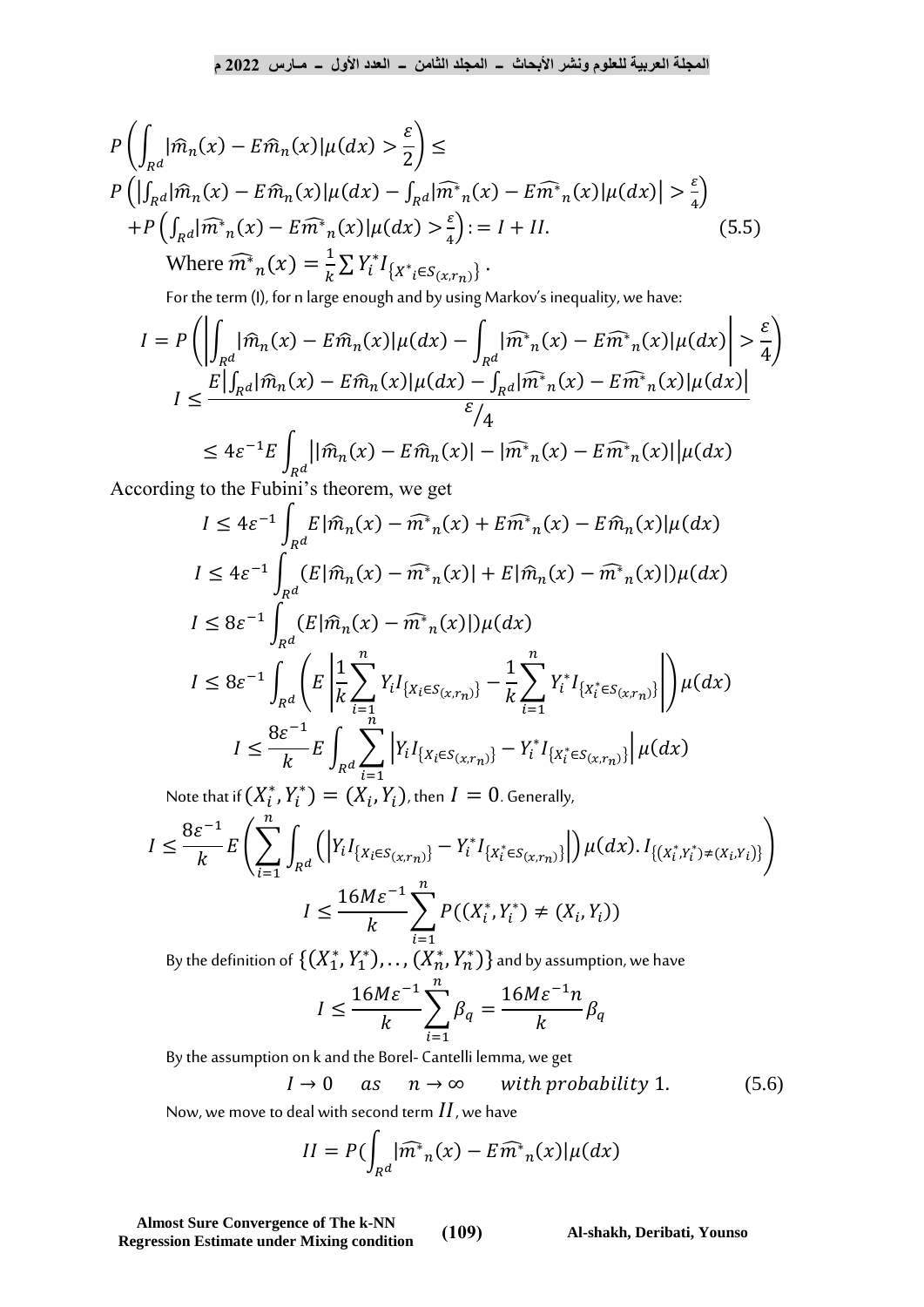$$
II = P\left(\int_{R^d} \left|\frac{1}{k}\sum_{i=1}^n Y_i^* I_{\{X_i^* \in S_{(x,r_n)}\}} - E\frac{1}{k}\sum_{i=1}^n Y_i^* I_{\{X_i^* \in S_{(x,r_n)}\}} \right| \mu(dx) > \frac{\varepsilon}{4}\right)
$$

Since  $n = 2pq$ , we can write

$$
\sum_{i=1}^{n} Y_{i}^{*} I_{\{X_{i}^{*} \in S_{(x,r_{n})}\}} = \sum_{l=1}^{p} \sum_{i \in S_{l}} Y_{i}^{*} I_{\{X_{l}^{*} \in S_{(x,r_{n})}\}} + \sum_{l=1}^{p} \sum_{i \in \tilde{S}_{l}} Y_{i}^{*} I_{\{X_{l}^{*} \in S_{(x,r_{n})}\}}
$$
\n
$$
II \le P \left( \int_{R^{d}} \left| \frac{1}{k} \sum_{l=1}^{p} \sum_{i \in S_{l}} Y_{i}^{*} I_{\{X_{l}^{*} \in S_{(x,r_{n})}\}} - E \frac{1}{k} \sum_{l=1}^{p} \sum_{i \in S_{l}} Y_{i}^{*} I_{\{X_{l}^{*} \in S_{(x,r_{n})}\}} \right| \mu(dx) > \frac{\varepsilon}{8} \right)
$$
\n
$$
+ P \left( \int_{R^{d}} \left| \frac{1}{k} \sum_{l=1}^{p} \sum_{i \in \tilde{S}_{l}} Y_{i}^{*} I_{\{X_{l}^{*} \in S_{(x,r_{n})}\}} - E \frac{1}{k} \sum_{l=1}^{p} \sum_{i \in \tilde{S}_{l}} Y_{i}^{*} I_{\{X_{l}^{*} \in S_{(x,r_{n})}\}} \right| \mu(dx) > \frac{\varepsilon}{8} \right)
$$

To find an upper bound for II, it suffices to treat one of the two terms in the right-hand side. Let's defined the function F:

$$
F: (R^d \times R)^n \to R
$$
  

$$
F(A_1^*, \dots, A_p^*) = \int_{R^d} \left| \frac{1}{k} \sum_{l=1}^p \sum_{i \in S_l} Y_i^* I_{\{X_l^* \in S_{(x,r_n)}\}} - E \frac{1}{k} \sum_{l=1}^p \sum_{i \in S_l} Y_i^* I_{\{X_l^* \in S_{(x,r_n)}\}} \right| \mu(dx)
$$

Therefore:

$$
P\left(F\left(A_1^*,\dots,A_p^*\right) > \frac{\varepsilon}{8}\right) \le P\left(\left|F\left(A_1^*,\dots,A_p^*\right) - EF\left(A_1^*,\dots,A_p^*\right) + EF\left(A_1^*,\dots,A_p^*\right)\right| > \frac{\varepsilon}{8}\right)
$$
\nlet us prove that

Let us prove that

$$
EF(A_1^*,\ldots,A_p^*) \to 0 \tag{5.7}
$$

to do that, denote:

$$
\phi(x) = \frac{1}{k} \sum_{l=1}^{p} \sum_{i \in S_l} Y_i^* I_{\{X_l^* \in S_{(x,r_n)}\}}
$$

Applying Cauchy-Shwartz inequality; we get, by the strict stationarity,

$$
E \int_{R^{d}} |\phi(x) - E\phi(x)| \mu(dx) \leq \int_{R^{d}} \sqrt{E(\phi(x) - E\phi(x))^{2}} \mu(dx)
$$
  
\n
$$
= \int_{R^{d}} \sqrt{var(\phi(x))} \mu(dx)
$$
  
\n
$$
= \int_{R^{d}} \sqrt{var\left(\frac{1}{k} \sum_{l=1}^{p} \sum_{i \in S_{l}} Y_{i}^{*} I_{\{X_{l}^{*} \in S_{(x,r_{n})\}}}\right)} \mu(dx)
$$
(5.8)  
\n
$$
= \int_{R^{d}} \sqrt{\frac{1}{k^{2}} \sum_{l=1}^{p} var\left(\sum_{i \in S_{l}} Y_{i}^{*} I_{\{X_{l}^{*} \in S_{(x,r_{n})\}}}\right) + \frac{1}{k^{2}} \sum_{l=1}^{p} cov\left(\sum_{i \in S_{l}} Y_{i}^{*} I_{\{X_{l}^{*} \in S_{(x,r_{n})\}}\right)} \sum_{j \in S_{l}} Y_{j}^{*} I_{\{X_{j}^{*} \in S_{(x,r_{n})\}}}\right)} \mu(dx)
$$

**Almost Sure Convergence of The k-NN Regression Estimate under Mixing condition** (110) Al-shakh, Deribati, Younso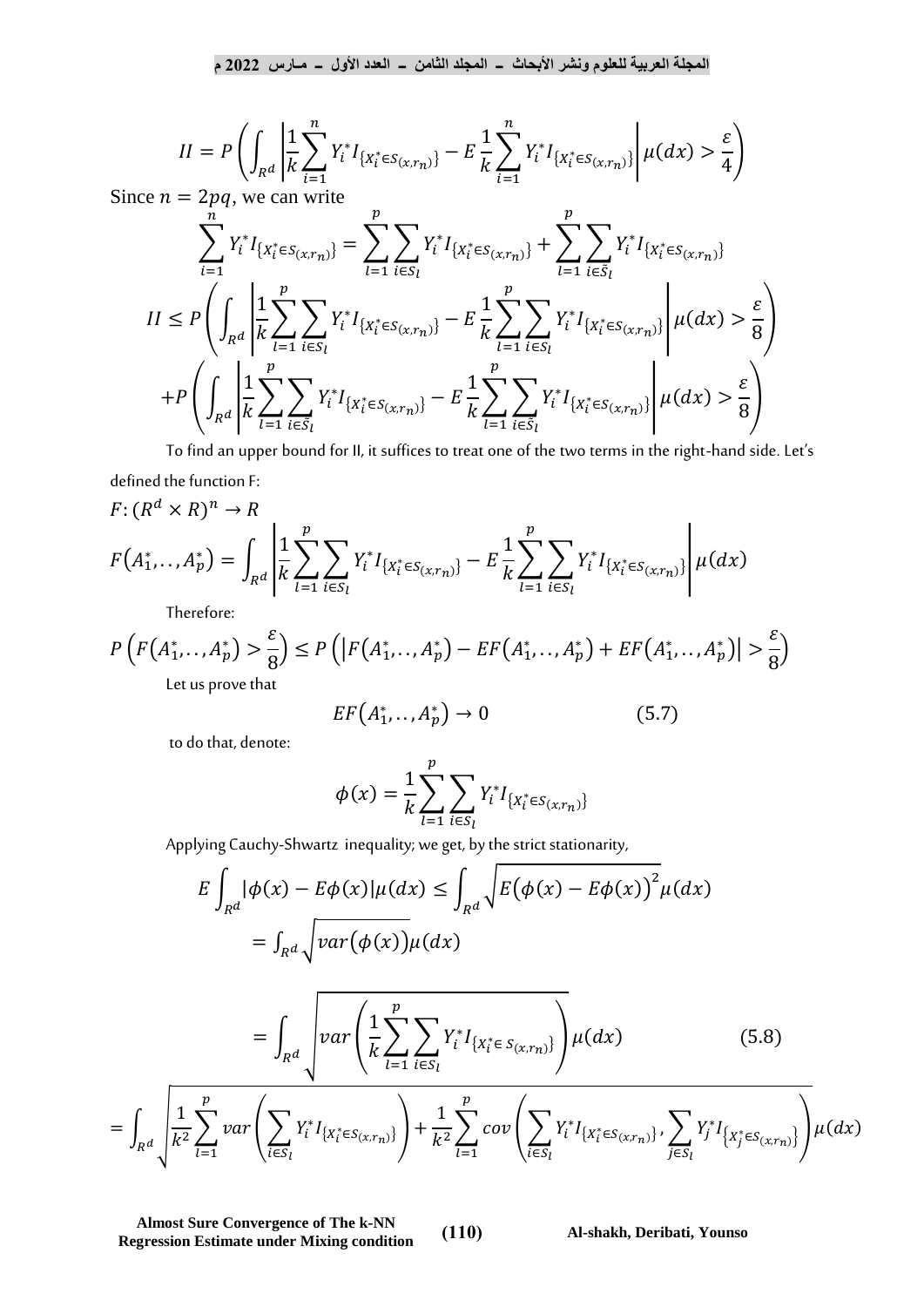$$
= \int_{R^d} \left( \frac{1}{k^2} pq \cdot var \left( Y I_{\{ X \in S_{(x,r_n)} \}} \right) + \frac{1}{k^2} p \cdot cov \left( \sum_{i \in S_l} Y_i^* I_{\{ X_l^* \in S_{(x,r_n)} \}} , \sum_{j \in S_l} Y_j^* I_{\{ X_j^* \in S_{(x,r_n)} \}} \right) \mu(dx) \right)
$$

$$
var(YI_{\{X \in S_{(x,r_n)}\}}) \le M^2 \mu(S_{(x,r_n)}) \le M^2 \frac{k}{n}
$$
(5.9)  

$$
\forall i \ne j: \left| cov\left(Y_i^* I_{\{X_i^* \in S_{(x,r_n)}\}}, Y_j^* I_{\{X_j^* \in S_{(x,r_n)}\}}\right) \right|
$$
  

$$
\le 4 \left\|Y_i^* I_{\{X_i^* \in S_{(x,r_n)}\}} \right\|_{\infty} \left\|Y_j^* I_{\{X_j^* \in S_{(x,r_n)}\}} \right\|_{\infty} \alpha(|i-j|)
$$

$$
cov\left(\sum_{i\in S_l} Y_i^* I_{\{X_l^* \in S_{(x,r_n)\}}}, \sum_{j\in S_l} Y_j^* I_{\{X_j^* \in S_{(x,r_n)\}}}\right) = \sum_{\substack{i,j\in S_l \\ i\neq j}} cov\left(Y_i^* I_{\{X_l^* \in S_{(x,r_n)\}}}\right) Y_j^* I_{\{X_j^* \in S_{(x,r_n)\}}}\right)
$$
  

$$
\leq 4 \sum_{\substack{i,j\in S_l \\ i\neq j}} \left\|Y_i^* I_{\{X_l^* \in S_{(x,r_n)\}}}\right\|_{\infty} \left\|Y_j^* I_{\{X_j^* \in S_{(x,r_n)\}}}\right\|_{\infty} \alpha(|i-j|)
$$
  

$$
\leq 4M^2 \left\|I_{\{x\in S_{(x,r_n)\}}}\right\|_{\infty}^2 \sum_{\substack{i,j\in S_l \\ i\neq j}} \alpha(|i-j|)
$$

By the assumption  $\alpha(t)=t^{-\rho};\rho>1$  then, there is  $c>0$  such that

$$
cov\left(\sum_{i\in S_l} Y_i^* I_{\{X_l^* \in S_{(x,r_n)\}}}, \sum_{j\in S_l} Y_j^* I_{\{X_j^* \in S_{(x,r_n)\}}}\right) \le 4M^2 \sum_{t=1}^{\infty} t^{-\rho} \le 4M^2 qc
$$
  
\n
$$
\Rightarrow E\int_{R^d} |\phi(x) - E\phi(x)| \mu(dx) \le \int_{R^d} \sqrt{\frac{p}{k^2} q M^2 \frac{k}{n} + \frac{pq}{k^2}} 4M^2 C \mu(dx)
$$
  
\n
$$
\le \sqrt{\frac{p}{k^2} q M^2 \frac{k}{n} + \frac{p}{k^2}} 4q M^2 C = \sqrt{\frac{M^2}{2k} + \frac{n}{k^2}} 2M^2 C \to 0
$$
 (5.10)

The last limit is a consequence of  $(1.2)$  and  $(4.1)$ . By  $(5.8)$  and  $(5.10)$ , we get  $(5.7)$ .

Thus, for n large enough,

$$
P\left(\int_{R^d} \left| \frac{1}{k} \sum_{l=1}^p \sum_{i \in S_l} Y_i^* I_{\{X_l^* \in S_{(x,r_n)}\}} - E\frac{1}{k} \sum_{l=1}^p \sum_{i \in S_l} Y_i^* I_{\{X_l^* \in S_{(x,r_n)}\}} \right| \mu(dx) > \frac{\varepsilon}{8}\right)
$$
  
\$\leq P\left(\left|F(A\_1^\*, \dots, A\_p^\*) - EF(A\_1^\*, \dots, A\_p^\*)\right| > \frac{\varepsilon}{16}\right)\$

Since  $\{A_1^*, \ldots, A_p^*\}$  is a sequence of independent vectors, let

$$
\begin{aligned}\n\hat{a}_i^* &= \{ (\acute{x}_1, \acute{y}_1), \dots, (\acute{x}_q, \acute{y}_q) \} \\
a_i^* &= \{ (x_1, y_1), \dots, (x_q, y_q) \}\n\end{aligned}
$$

**Almost Sure Convergence of The k-NN Regression Estimate under Mixing condition** (111) Al-shakh, Deribati, Younso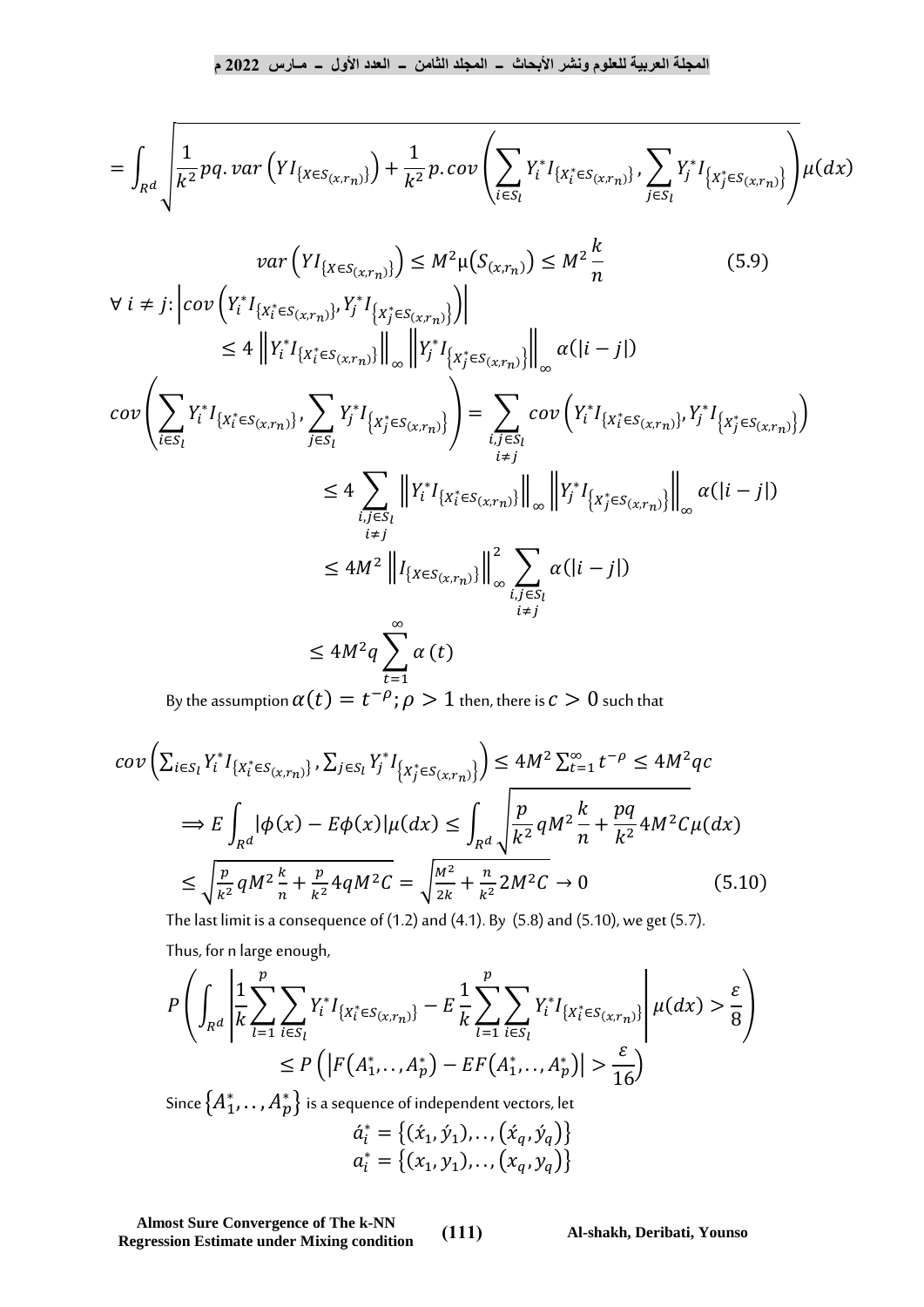Then,

$$
\left| F(a_1^*, \ldots, a_p^*) - F(a_1^*, \ldots, a_i^*, a_i^*, \ldots, a_p^*) \right| \le
$$
  

$$
\int_{R^d} \left| \sum_{j=1}^q \left( \frac{1}{k} y_j I_{\{x_j \in S(x, r_n)\}} - \frac{1}{k} \dot{y}_j I_{\{\dot{x}_j \in S(x, r_n)\}} \right) \right| \mu(dx)
$$

But  $\sum_{i=1}^{q} \left(\frac{1}{k}\right)$  $\frac{q}{j=1} \Big( \frac{1}{k} y_j I_{\{x_j \in S_{(x,r_n)}\}} - \frac{1}{k} \acute{y}_j I_{\{\acute{x}_j \in S_{(x,r_n)}\}} \Big) \Big|$  is bounded by  $\frac{2qM}{k}$  $\frac{1}{k} y_j I_{\{x_j \in S_{(x,r_n)}\}} - \frac{1}{k}$  ${}_{j=1}^{q} \left( \frac{1}{k} y_j I_{\{x_j \in S_{(x,r_n)}\}} - \frac{1}{k} \dot{y}_j I_{\{\dot{x}_j \in S_{(x,r_n)}\}} \right)$  $\frac{q_1}{k}$  and can differ from zero only if  $x_j \in S_{(x,r_n)}$  or  $\acute{x}_j \in S_{(x,r_n)}$ . By note that  $x_j \in S_{(x,r_n)}$  if and only if  $\mu(S_{(x,\|x-x_j\|)}) \leq \frac{k}{n}$  $\frac{\pi}{n}$ , and by using lemma 3.4, therefore  $\overline{1}$  $\overline{q}$ 

$$
\sup \int_{R^d} \left| \sum_{j=1}^{\cdot} \left( \frac{1}{k} y_j I_{\{x_j \in S_{(x,r_n)}\}} - \frac{1}{k} \dot{y}_j I_{\{\dot{x}_j \in S_{(x,r_n)}\}} \right) \right| \mu(dx) \le \frac{2qMk}{kn} \gamma_d = 2qM\gamma_d n^{-1}
$$

By applying Mcdiarmid inequality where  $i=1,..$  ,  $p;\,\,$   $c_i=2 q M \gamma_d n^{-1}$  ,then

$$
P\left(\left|F(A_1^*,\ldots,A_p^*) - EF(A_1^*,\ldots,A_p^*)\right| > \frac{\varepsilon}{16}\right) \le 2exp\left(-2\left(\frac{\varepsilon}{16}\right)^2 / \sum_{i=1}^p (2qM\gamma_d n^{-1})^2\right) \\
 \le 2exp\frac{-2\left(\frac{\varepsilon}{16}\right)^2}{(2pqM\gamma_d n^{-1})^2} \\
 \le 2exp\left(\frac{-\varepsilon^2 n}{256qM^2\gamma_d^2}\right)
$$

In the same way we find that the second term in inequality

$$
P\left(\int_{R^d} \left| \frac{1}{k} \sum_{l=1}^p \sum_{i \in S_l} Y_i^* I_{\{X_l^* \in S_{(x,r_n)}\}} - E\frac{1}{k} \sum_{l=1}^p \sum_{i \in S_l} Y_i^* I_{\{X_l^* \in S_{(x,r_n)}\}} \right| \mu(dx) > \frac{\varepsilon}{8}\right)
$$
  

$$
\leq 2 \exp\left(\frac{-\varepsilon^2 n}{256qM^2 \gamma_d^2}\right)
$$

As a consequence,

$$
II \le 4 \exp\left(\frac{-\varepsilon^2 n}{256 q M^2 \gamma_d^2}\right) \tag{5.11}
$$

Now, let us move to deal with the second term in the right-hand side of (5.4).

We have,  
\n
$$
|m_n(x) - \hat{m}_n(x)| = \frac{1}{k} \left| \sum_{j=1}^n Y_j I_{\{X_j \in S(x, r_n)\}} - \sum_{j=1}^n Y_j I_{\{X_j \in S(x, \rho_n)\}} \right|
$$
\n
$$
\leq \frac{M}{k} \sum_{j=1}^n \left| I_{\{X_j \in S(x, r_n)\}} - I_{\{X_j \in S(x, \rho_n)\}} \right|
$$
\n
$$
= M \left| \frac{1}{k} \sum_{j=1}^n I_{\{X_j \in S(x, r_n)\}} - 1 \right|
$$
\n
$$
= M \left| \hat{g}_n(x) - E \hat{g}_n(x) \right|
$$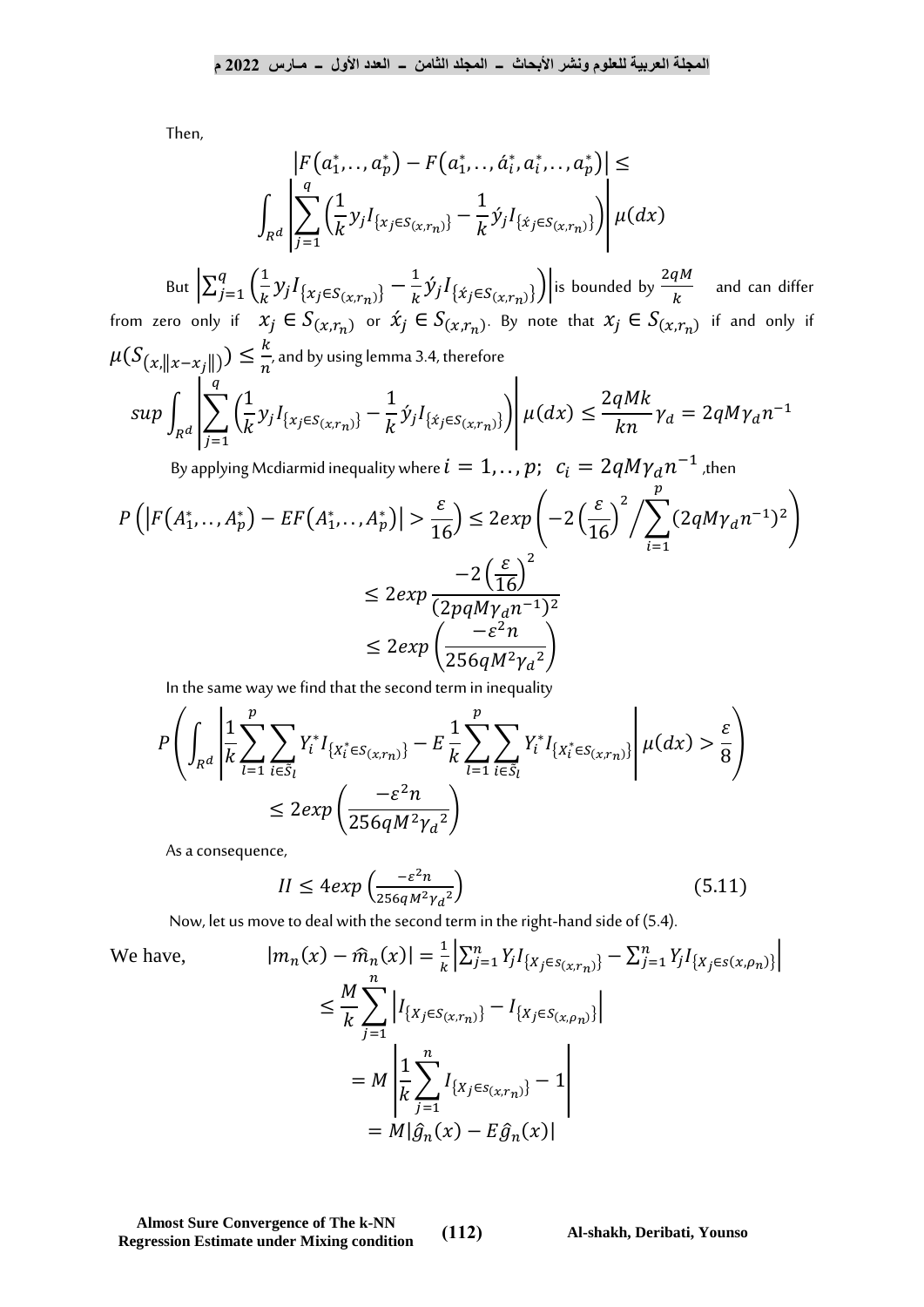Where  $\widehat{g}_n(x)$  is defined as  $\widehat{m}_n(x)$  with  $Y$  replaced by the constant random variable  $\widehat{Y}=1.$ Hence, by the same steps using to prove (5.9), we get,

$$
\forall \ \varepsilon > 0, \quad \mathbf{P}\left(\int |\hat{g}_n(x) - E\hat{g}_n(x)| \mu(dx) > \varepsilon\right) \le 4 \exp\left(-\frac{cn}{q}\right) \tag{5.12}
$$

For some constant  $c > 0$  depend only on d.

$$
\mathbf{P}\{J_n \ge \varepsilon\} \le 6 \exp(-\frac{n\varepsilon^2}{256qM^2\gamma^2})
$$

By talking the sum over n to both sides we get

$$
\sum_{n\geq 1} P\{J_n \geq \varepsilon\} \leq 6 \sum_{n\geq 1} \exp(-\frac{n\varepsilon^2}{256qM^2\gamma^2})
$$

Since by assumption  $\frac{n}{\sigma^{12}}$  $\frac{n}{qlogn} \to \infty$  as  $n \to \infty$ , by using Borel-cantelli's lemma together with  $(F.11)$  and  $(F.12)$ 

$$
(5.11)
$$
 and  $(5.12)$  we get

$$
II \to 0 \quad and \quad \int |\hat{g}_n(x) - E\hat{g}_n(x)| \mu(dx) \to 0 \qquad \text{with probability one.} \tag{5.13}
$$

According to (5.5),(5.6) and (5.13) we get

$$
\int_{R^d} |m_n(x) - E\hat{m}_n(x)| (dx) \to 0 \text{ with probability one.}
$$
 (5.14)

Finally, proof is completed according to (5.3) and (5.14)

## **6. Simulation study.**

In this section we conduct a simulation study to compare the performance of the estimator for different sample sizes. To apply the k nearest neighbor method one should select an optimal k (number of neighbors) based on some criteria, for example  $k=\lvert\sqrt{n}\rvert\,$  neighbors is widely used in practice, but this rule is not always feasible and may give poor results, so we propose the cross-validation criterion(CV) as smart way to select the optimal number of k.

The CV criterion is based on minimizing, with respect to k, and given by the following term

$$
CV(k) = \frac{1}{n} \sum_{i=1}^{n} ((Y_i - m_n^{-i}(x)))^{2} w(X_i)
$$

Where  $m^{-i}_n(x)$  indicates the k-NN regression estimation based on leaving out the i pair  $(X_i,Y_i)$ , and  $w(X_i)$  is the weight function of the element  $X_i$ , we will take it as constant.

Now we use R software program to generate data (the reader can referred to Cohen(2008),Crawley (2013) and Rhys(2020) to know more information about R language ). Data are simulated for βeta mixing sequence, where different sample sizes are chosen n=[50,100,200,300]. To increase robustness of the results, we generate 100 training samples of size n and 100 corresponding test samples of size 100, and average the results. We use the training sample to find the optimal k by CV(k)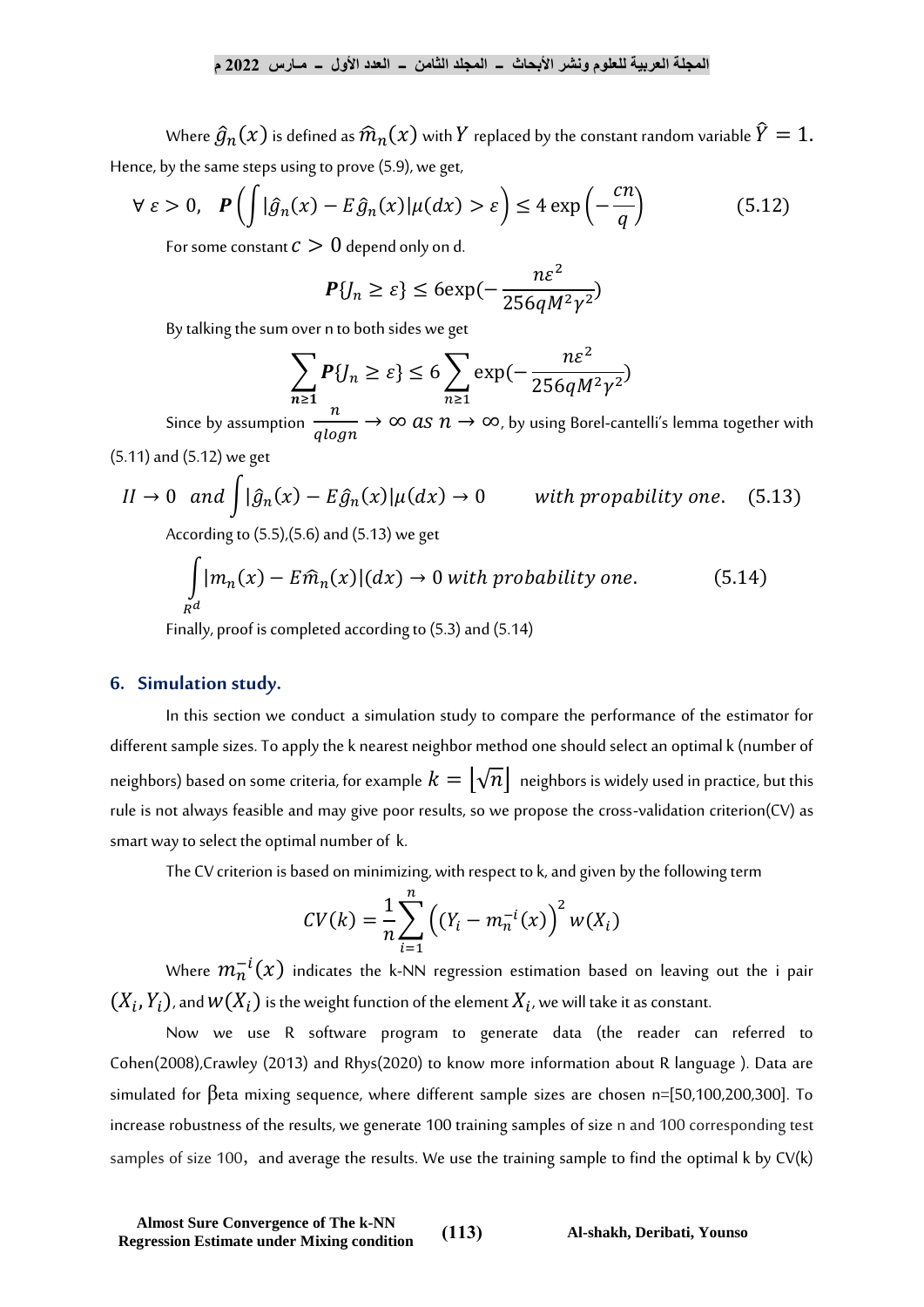criterion, and we use the Mean Squared Error (MSE) to evaluate the results based on the associated test sample.

The method is applied to the following regression model:

$$
Y_i = 2 + 0.5X_i + 10 \exp\left(\frac{X_i - 1}{2}\right) + \varepsilon_i
$$

Where  $\{\varepsilon_i\}_{i=1}^n$  are i.i.d random errors with mean 0 and variance 0.25.

| N         | 50      | 100'     | 200       | 300     |
|-----------|---------|----------|-----------|---------|
| $k_{opt}$ | $K=2$   | $K=3$    | $K=2$     | $K=2$   |
| AMSE      | 0.85817 | 0.662132 | 0.3324791 | 0.32971 |

**Table 1: Estimated optimal k and average mean squared error corresponding to sample sizes.**

Taple 1 shows that the estimated optimal k and the average MSE decrease when the training sample size increases. This means that the practical results in the simulation study are in line with theoretical results.

Now we try to applying k-NN regression estimator to the autoregressive models of order p . Autoregressive models AR(p) are a special case of ARMA models that are known to be  $\beta$ -mixing (see Mokkadaem(1988)).

Let  $\{Z_t\}_{t=1}^n$  be a stationary time series, and  $X_t = \left( Z_{t-1}, \ldots, Z_{t-p} \right)$  . AR(p) models defined as :

 $Z_t = \phi_1 Z_{t-1} + \dots + \phi_p Z_{t-p} + \varepsilon_t$ ,  $t = 1, \dots, n$ 

Where  $\varepsilon_t{\sim}N(0,\sigma^2)$   $and$   $\phi=\left(\phi_1,.\,.\,,\phi_p\right)$  is the vector of model coefficients, then regression model is:  $Z_t = m(X_t) + \varepsilon_t$ 

For this we use R software program to generate time series of size  $n = 200$  as observation of AR(1) model  $z_t = 0.9Z_{t-1} + \varepsilon_t$ . .

First we find the optimal k value using cross validation method( $k=2$ ), then we apply k-NN estimator.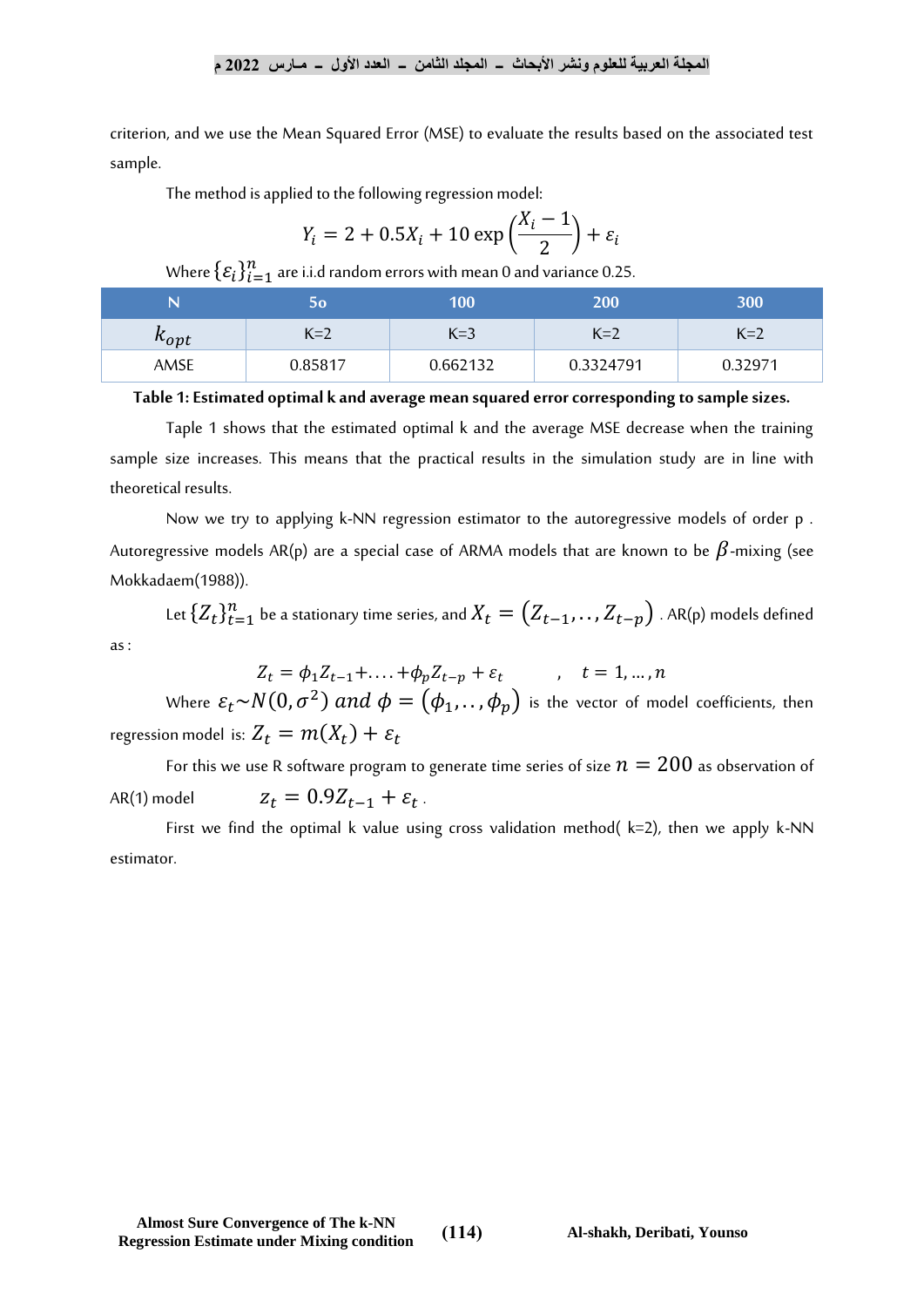

**Figure (1): k-NN regression estimator to the time series with k=2.**

Figure (1) shows how much the k-NN estimator is appropriate to scatter plot for time series under study.

## **7. Conclusion.**

We see in this paper that the k-NN regression estimator converge almost surly to the regression function under  $\beta$  mixing condition. The simulation study showed that the quality of the estimator increased with the increase in the sample size.

We suggest expanding the study to include the case of random fields and spatial stochastic processes. We suggest too developing the results to include other types of mixing.

# **Reference.**

- Berbee, H., Random walks with stationary increments and renewal theory, Mathematisch Centrum(1979).
- Biau, G., Gerou F., Guyader A., Rate of convergence of the Functional k-Nearest Neighbor Estimate, IEEE Transactions on information Theory 56(4), (2010)2034-2040.
- Bosq, D.; Lecoutre, J. P. Théorie de l'Estimation Fonctionnelle. Economica, Paris(1987).
- Bosq, D., Nonpaametric statistics for stochastic processes estimation and prediction, Springer Science & Business Media (2012).
- Bradley, R. C. Basic properties of strong mixing conditions. A survey and some open questions, Probab. Surv. 2(2005)107–144.
- Cheng, K. F., Strong Consistency of Nearest Neighbor Regression Function Estimators. Journal of Multivariate analysis 15, (1984)63-72.